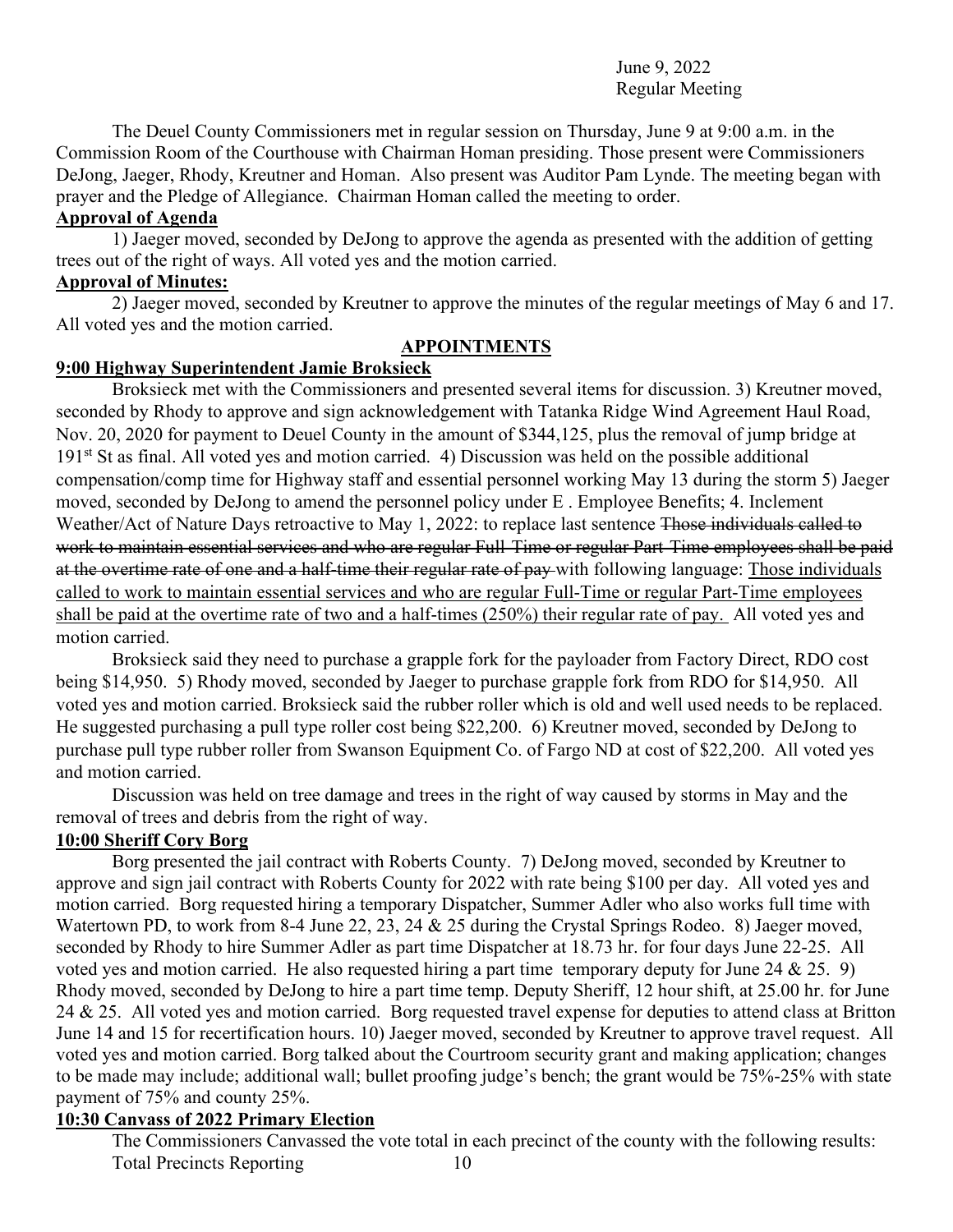| 729<br><b>Total Republican Party</b><br><b>Total Non-Partisan</b><br>281<br>Republican for US Senate<br>John R Thune<br>520<br><b>Bruce Whalen</b><br>146<br>44<br>Mark Mowry<br>Republican for US Representative<br>Dusty Johnson<br>467<br><b>Taffy Howard</b><br>253<br>Republican for Governor<br><b>Steven Haugaard</b><br>124<br>Kristi Noem<br>597<br>Republican State Representative D4<br>Val Rausch<br>266<br>Adam Grimm<br>156<br><b>Fred Deutsch</b><br>441<br>332<br>Stephanie Sauder<br>Republican for County Commissioner Dist. 1<br>Jay Grabow<br>100<br>78<br>Roger Kreutner<br>Republican for County Commissioner Dist. 3<br>James Dailey<br>48<br><b>Scott Fieber</b><br>112<br>Republican for County Commissioner Dist. 5<br>103<br>Harry Mewherter<br>Gary DeJong<br>47<br>Constitutional Amendment C<br>407<br>Yes<br>No<br>580 | <b>Total Ballots Counted</b> | 1010 |
|-------------------------------------------------------------------------------------------------------------------------------------------------------------------------------------------------------------------------------------------------------------------------------------------------------------------------------------------------------------------------------------------------------------------------------------------------------------------------------------------------------------------------------------------------------------------------------------------------------------------------------------------------------------------------------------------------------------------------------------------------------------------------------------------------------------------------------------------------------|------------------------------|------|
|                                                                                                                                                                                                                                                                                                                                                                                                                                                                                                                                                                                                                                                                                                                                                                                                                                                       |                              |      |
|                                                                                                                                                                                                                                                                                                                                                                                                                                                                                                                                                                                                                                                                                                                                                                                                                                                       |                              |      |
|                                                                                                                                                                                                                                                                                                                                                                                                                                                                                                                                                                                                                                                                                                                                                                                                                                                       |                              |      |
|                                                                                                                                                                                                                                                                                                                                                                                                                                                                                                                                                                                                                                                                                                                                                                                                                                                       |                              |      |
|                                                                                                                                                                                                                                                                                                                                                                                                                                                                                                                                                                                                                                                                                                                                                                                                                                                       |                              |      |
|                                                                                                                                                                                                                                                                                                                                                                                                                                                                                                                                                                                                                                                                                                                                                                                                                                                       |                              |      |
|                                                                                                                                                                                                                                                                                                                                                                                                                                                                                                                                                                                                                                                                                                                                                                                                                                                       |                              |      |
|                                                                                                                                                                                                                                                                                                                                                                                                                                                                                                                                                                                                                                                                                                                                                                                                                                                       |                              |      |
|                                                                                                                                                                                                                                                                                                                                                                                                                                                                                                                                                                                                                                                                                                                                                                                                                                                       |                              |      |
|                                                                                                                                                                                                                                                                                                                                                                                                                                                                                                                                                                                                                                                                                                                                                                                                                                                       |                              |      |
|                                                                                                                                                                                                                                                                                                                                                                                                                                                                                                                                                                                                                                                                                                                                                                                                                                                       |                              |      |
|                                                                                                                                                                                                                                                                                                                                                                                                                                                                                                                                                                                                                                                                                                                                                                                                                                                       |                              |      |
|                                                                                                                                                                                                                                                                                                                                                                                                                                                                                                                                                                                                                                                                                                                                                                                                                                                       |                              |      |
|                                                                                                                                                                                                                                                                                                                                                                                                                                                                                                                                                                                                                                                                                                                                                                                                                                                       |                              |      |
|                                                                                                                                                                                                                                                                                                                                                                                                                                                                                                                                                                                                                                                                                                                                                                                                                                                       |                              |      |
|                                                                                                                                                                                                                                                                                                                                                                                                                                                                                                                                                                                                                                                                                                                                                                                                                                                       |                              |      |
|                                                                                                                                                                                                                                                                                                                                                                                                                                                                                                                                                                                                                                                                                                                                                                                                                                                       |                              |      |
|                                                                                                                                                                                                                                                                                                                                                                                                                                                                                                                                                                                                                                                                                                                                                                                                                                                       |                              |      |
|                                                                                                                                                                                                                                                                                                                                                                                                                                                                                                                                                                                                                                                                                                                                                                                                                                                       |                              |      |
|                                                                                                                                                                                                                                                                                                                                                                                                                                                                                                                                                                                                                                                                                                                                                                                                                                                       |                              |      |
|                                                                                                                                                                                                                                                                                                                                                                                                                                                                                                                                                                                                                                                                                                                                                                                                                                                       |                              |      |
|                                                                                                                                                                                                                                                                                                                                                                                                                                                                                                                                                                                                                                                                                                                                                                                                                                                       |                              |      |
|                                                                                                                                                                                                                                                                                                                                                                                                                                                                                                                                                                                                                                                                                                                                                                                                                                                       |                              |      |
|                                                                                                                                                                                                                                                                                                                                                                                                                                                                                                                                                                                                                                                                                                                                                                                                                                                       |                              |      |
|                                                                                                                                                                                                                                                                                                                                                                                                                                                                                                                                                                                                                                                                                                                                                                                                                                                       |                              |      |
|                                                                                                                                                                                                                                                                                                                                                                                                                                                                                                                                                                                                                                                                                                                                                                                                                                                       |                              |      |
|                                                                                                                                                                                                                                                                                                                                                                                                                                                                                                                                                                                                                                                                                                                                                                                                                                                       |                              |      |
|                                                                                                                                                                                                                                                                                                                                                                                                                                                                                                                                                                                                                                                                                                                                                                                                                                                       |                              |      |
|                                                                                                                                                                                                                                                                                                                                                                                                                                                                                                                                                                                                                                                                                                                                                                                                                                                       |                              |      |
|                                                                                                                                                                                                                                                                                                                                                                                                                                                                                                                                                                                                                                                                                                                                                                                                                                                       |                              |      |
|                                                                                                                                                                                                                                                                                                                                                                                                                                                                                                                                                                                                                                                                                                                                                                                                                                                       |                              |      |
|                                                                                                                                                                                                                                                                                                                                                                                                                                                                                                                                                                                                                                                                                                                                                                                                                                                       |                              |      |
|                                                                                                                                                                                                                                                                                                                                                                                                                                                                                                                                                                                                                                                                                                                                                                                                                                                       |                              |      |
|                                                                                                                                                                                                                                                                                                                                                                                                                                                                                                                                                                                                                                                                                                                                                                                                                                                       |                              |      |

 11) Rhody moved, seconded by Jaeger to approve the Official Canvass for the 2022 Primary Election. All voted yes and motion carried.

# **11:00 Emergency Manager Sheila Monnier**

 Monnier met with the Commissioners and gave them several updates on the storms that passed through the county in May. She has talked to mitigation office; 43 people have submitted reports to 211; Samaritan's Purse did help 10 parties in the county with storm damage.

# **11:15 Public Comment**

There was no public input at the meeting.

**UNFINISHED BUSINESS** 

There was none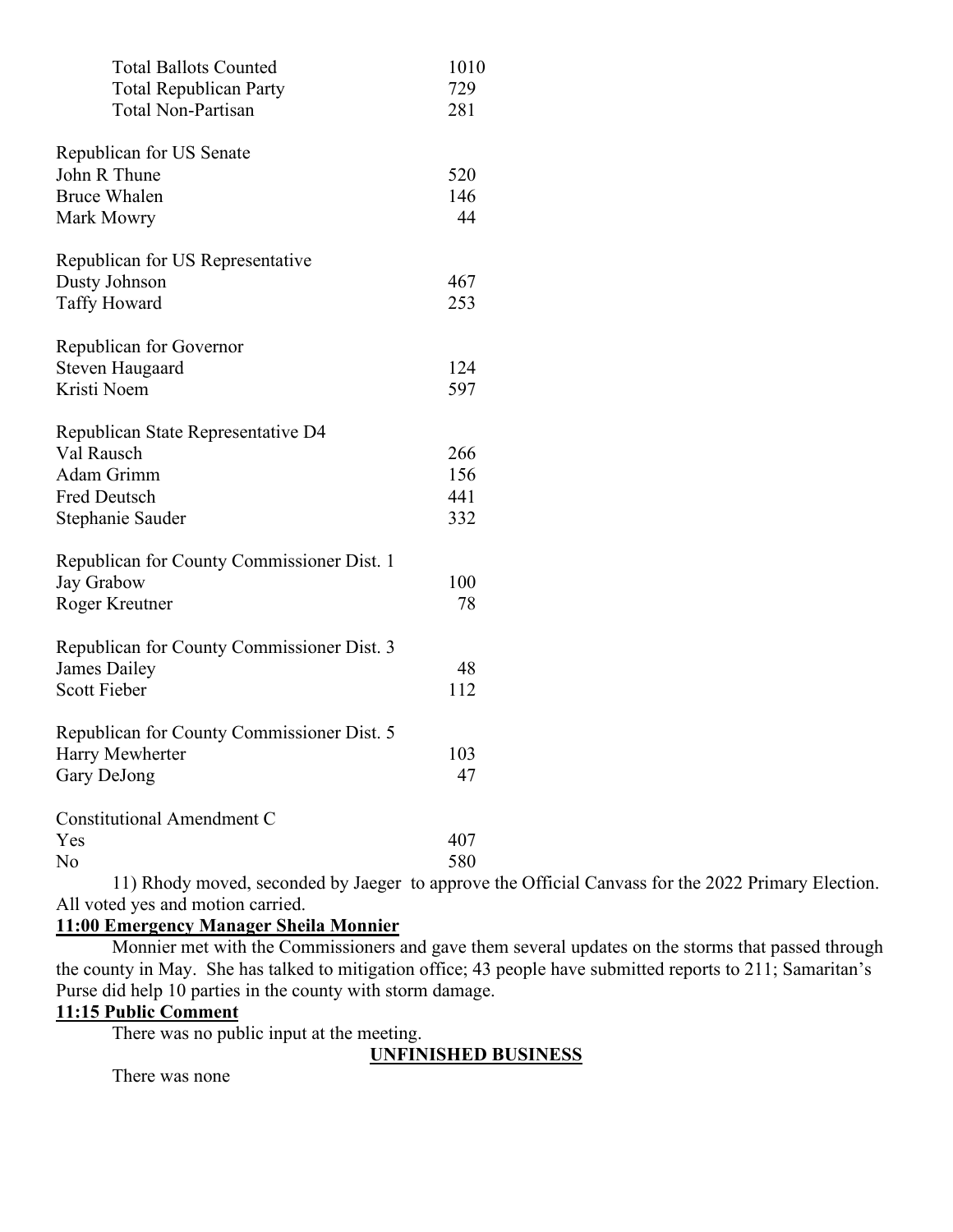#### **NEW BUSINESS**

#### **Safety Benefits Inc. Loss Control Survey Recommendations, Travel, Cash Balance Sheet May**

 Discussion was held on the recommendations from Safety Benefits Inc. on behalf of SDPAA/SDML Worker Comp. It was recommended that county check to make sure new employees are in possession of valid driver's license if driving is a job requirement; it was recommended that the county develop a written policy that Media inquiries should be referred to legal counsel and/or after checking with Claims Associates; recommended all employees be trained in proper use of portable fire extinguishers. The County will implement policies to cover these recommendations and respond back to Safety Benefits stating such.

 12) Jaeger moved, seconded by DeJong to approve following travel request; Highway Secretary to attend workshop in Pierre June 29-30. All voted yes and motion carried.

 13) Jaeger moved, seconded by DeJong to approve Cash Balance Sheet for Month of May. All voted yes and motion carried.

# **DEUEL COUNTY AUDITOR'S ACCOUNT WITH TREASURER**

| <b>END OF MONTH CASH BALANCE</b>                                                                                                                         |                               |            |             |                | <b>May</b> , 22                                        |
|----------------------------------------------------------------------------------------------------------------------------------------------------------|-------------------------------|------------|-------------|----------------|--------------------------------------------------------|
| <b>CASH TOTAL</b>                                                                                                                                        |                               |            |             | \$             | 2,420.68                                               |
| <b>CHECKS TOTAL</b>                                                                                                                                      |                               |            |             |                | \$12,514.87                                            |
| <b>CASH ITEM</b>                                                                                                                                         |                               |            |             | \$             |                                                        |
| <b>CASH CHANGE SHERIFF</b>                                                                                                                               |                               |            |             | \$             | 50.00                                                  |
| TOTAL CASH ASSETS ON HAND                                                                                                                                |                               |            |             | \$             | 14,985.55                                              |
| <b>CHECKING ACCOUNT BALANCE</b>                                                                                                                          |                               |            |             |                | \$291,727.90                                           |
| MM DNB NATIONAL BANK                                                                                                                                     |                               |            |             | \$             | 4,063.66                                               |
| PREMIUM MM FIRST BANK & TRUST OF TORONTO<br>PREMIUM MM FIRST BANK & TRUST FOR ARP FUNDS<br><b>CREDIT CARDS</b><br>CD'S<br>\$250,000<br><b>DNB</b><br>\$0 | <b>FIRST BANK &amp; TRUST</b> |            |             | \$<br>\$<br>\$ | \$6,661,009.00<br>420,736.47<br>4,145.07<br>250,000.00 |
| <b>REVOLVING LOAN</b>                                                                                                                                    |                               |            |             | $\mathbb{S}$   | 31,464.38                                              |
| <b>GRAND TOTAL CASH ASSETS</b><br><b>GL CASH BALANCE BY FUNDS:</b>                                                                                       |                               |            |             | S.             | 7,678,132.03                                           |
| <b>GENERAL</b>                                                                                                                                           |                               |            |             |                | \$5,646,559.17                                         |
| SP REVENUE FUNDS                                                                                                                                         |                               |            |             | \$1,241,194.96 |                                                        |
| TRUST & AGENCY FUNDS                                                                                                                                     |                               |            |             | \$790,377.90   |                                                        |
| townships                                                                                                                                                | \$76,271.85                   | cities     | \$34,967.41 |                |                                                        |
| schools                                                                                                                                                  | \$435,926.57                  | rural fire | \$9,448.27  |                |                                                        |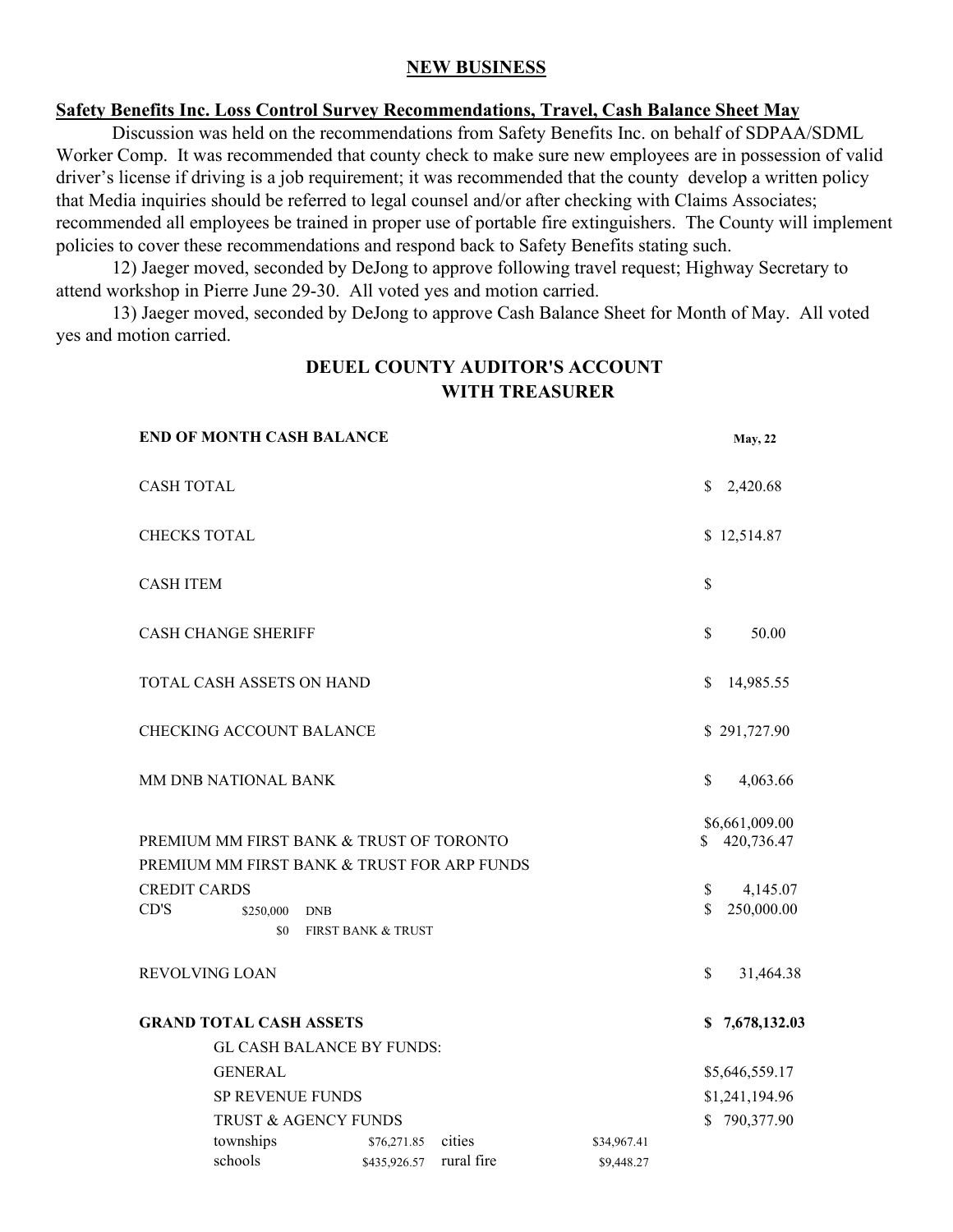#### **TOTAL GENERAL LEDGER CASH \$ 7,678,132.03**

#### **Warrants**

 14) Jaeger moved, seconded by Kreutner to approve warrants and those paid early. All voted yes and motion carried.

A&B Business Solutions 316.01 Supplies, A-Ox Welding Supply Company 51.83 Rentals, American Solution For Business 70.46 Supplies, Appeara 404.32 Rug Rental, AT&T Mobility 240.24 Utilities, Banner Associates Inc 3699.20 Professional Services, Brookings Deuel Rural Water 39.00 Utility, Bjerke Sanitation 310.00 Utilities, Brock White Company 10677.74 Supplies/Repairs, Clear Lake Building Center 6.00 Supplies, City Of Clear Lake 167.06 Utilities, Clear Lake Courier 1605.14 Publishing/Supplies, Certified Languages Int. LLC 1.65 Profess. Services, Clubhouse Hotel & Suites 390.64 Travel, Codington County Auditor 3420.00 Prisoner Care, Cole's Petroleum Products, Inc 6848.51 Fuel, Cowboy Country Stores 97.98 Fuel, Crawford-Osthus Funeral Chapel 2600.00 Co Burial 22-01, Creighton A Thurman 173.19 CAA, Dakota Portable Toilets 225.00 Rental, Deuel County Farmers Union Oil 1362.10 Supplies, Deuel County Industrial Fund 8000.00 Economic Development, Deuel County Motor Supply 719.47 Repairs/Supplies, Deuel County Treasurer 940.00 Tax Acct, DS Solutions Inc 455.00 Professional Services, Electric Motor & Moore, Inc 21.00 Repairs, Equipment Blades Inc 2608.80 Supplies, Election Systems& Software Inc 1535.14 Election Supplies, First Bank & Trust 3052.16 Credit Card Payment Supplies/Services/Repairs, Fisher Sand & Gravel Co 1042.44 Supplies, Galls, LLC 323.30 Supplies, H-D Electric Coop, Inc 399.14 Utilities, Hillyard 354.07 Supplies, Inter-Lakes Comm Action Inc 1263.50 Support, ITC 2244.12 Utilities, Guy Jeremiason 162.23 Tax Acct, Kennedy Pier Loftus & Reynolds 272.70 CAA, Kibble Equipment 163.65 Supplies, Josefina Koopmans 336.96 Professional Services/Travel, L G Everist Inc 967.11 Supplies, Ness Door LLC 796.34 Repairs, Deb Lessman 131.04 Travel, Lewis & Clark BHS 184.00 Ment. Ill Board, Macksteel Warehouse, Inc. 90.26 Repair, Maynards 61.92 Supplies/LEPC, McLeod's 104.74 Election Supplies, Menards 56.34 Supplies, Microfilm Imaging Systems 90.00 Rental, Minnehaha Co Auditor 110.00 Ment. Ill Eval., Multi Business Solutions Inc 1500.00 Services, Dennis Nosbush 567.60 Repair, Northwestern Energy 836.58 Utilities, Office Peeps Inc 1802.50 Supplies, Ottertail Power Co 1162.81 Utilities, Pleasureland RV 20.97 Tax Acct, Pomps Tire Service, Inc 480.60 Repair, Postmaster 130.00 Rental, Ramkota Hotel 77.00 Travel, RC Technologies 150.00 Utilities, Richardson, Wyly, Wise, 610.50 Professional Services, Running's Supply 438.74 Supplies, Sanford Clinic 2929.77 Nurse Contract, SD DOT 406.36 Supplies, South Dakota Dept Of Revenue 173010.62 Fees Due to State, SDACC 85.00 Travel, SDACO 208.00 M&P Due To State, SD Vet Serv Officers Assn 100.00 Fees/Travel, Seachange Print Innovations 185.00 Election Supplies, State Line Tree Services, Inc 2500.00 Professional Services (May Storm Damage), Tri State Water Inc 36.47 Supplies, Ultra-Connecting Point 533.00 Anti-Virus, Van Diest Supply Company 11264.00 Weed Supplies, W.W. Tire Service Inc 405.00 Repair, Warne Chemical & Equipment Co 70.85 Supplies, Cities 256166.07 Taxes, Townships 419469.17 Taxes, Schools 2947841.29 Taxes, Upper Deere 46.57 Taxes, EDWDD 8045.05 Taxes, Rural Fire Dist. 38544.72 Taxes, BDRW 39.00 Utility, BDRW 72.80 Utility Hwy, NWestern Energy 1422.84 Utility, NW Energy 890.62 Utility, NY Life 294.94 Life Ins., Century Link 358.79, City of Watertown 7817.49 911 Surcharge, Ottertail Power 962.50 Utility, SDACO 186.00 M&P Due to State, SD Dept. of Revenue 119564.94 Funds Due to State, SDACO 170.00 Deputy Workshop, Deuel Co Ambulance 54000 22 Budget